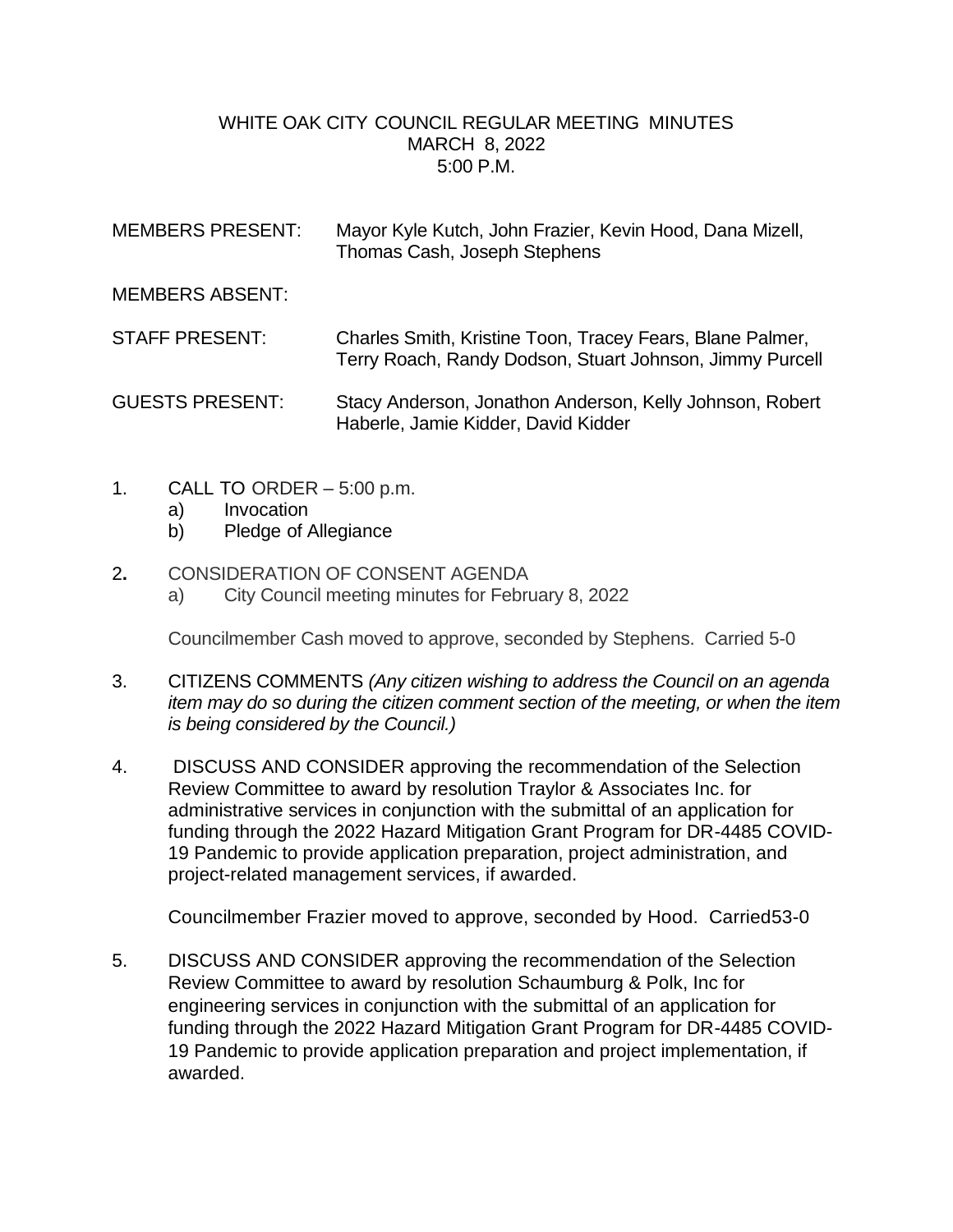Councilmember Hood moved to approve, seconded by Councilmember Cash. Carried 5-0.

6. DISCUSS AND CONSIDER approving the Interlocal Cooperation Contract Tax Collection Agreement with Gregg County.

Councilmember Stephens moved to approve, seconded by Mizell. Carried 5-0

7. CONSIDER AND/OR APPROVE ordinance declaring the unopposed candidates for the offices of Mayor, Councilmember Place 4 and Place 5 as elected and cancelling the election for May 7, 2022; Certification of Unopposed Candidates; Order of Cancellation

Councilmember Mizell moved to approve, seconded by Stephens. Carried 5-0

- 8. OATH OF OFFICE for Mayor and City Councilmembers Place 4 and Place 5
- 9. CONSIDERATION to join as a party in the Teva Texas State-Wide Opioid settlement. Councilmember Cash moved to approve, seconded by Councilmember. Carried 5-0
- 10. CONSIDERATION of White Oak ISD Resolution to sell property to John and Tina Milwood

Councilmember Fraizer moved to approve, seconded by Councilmember Hood. Carried 5-0

- 11. EXECUTIVE SESSION pursuant to Government Code §551.074 and Government Code § 551.072 regarding
	- a) Regarding Continued Employment of Jamie Kidder
	- b) The City Manager Position
	- c) Real Property Exchange

Council recessed into closed session at 5:13 p.m.

12. RECONVENE into open session and take any action necessary regarding real property exchange.

> a) Regarding Continued Employment of Jamie Kidder – Delegate to Charlie **Smith**

- b) The City Manager Position No action taken
- c) Real Property Exchange except movement Charlie Smith to get more information